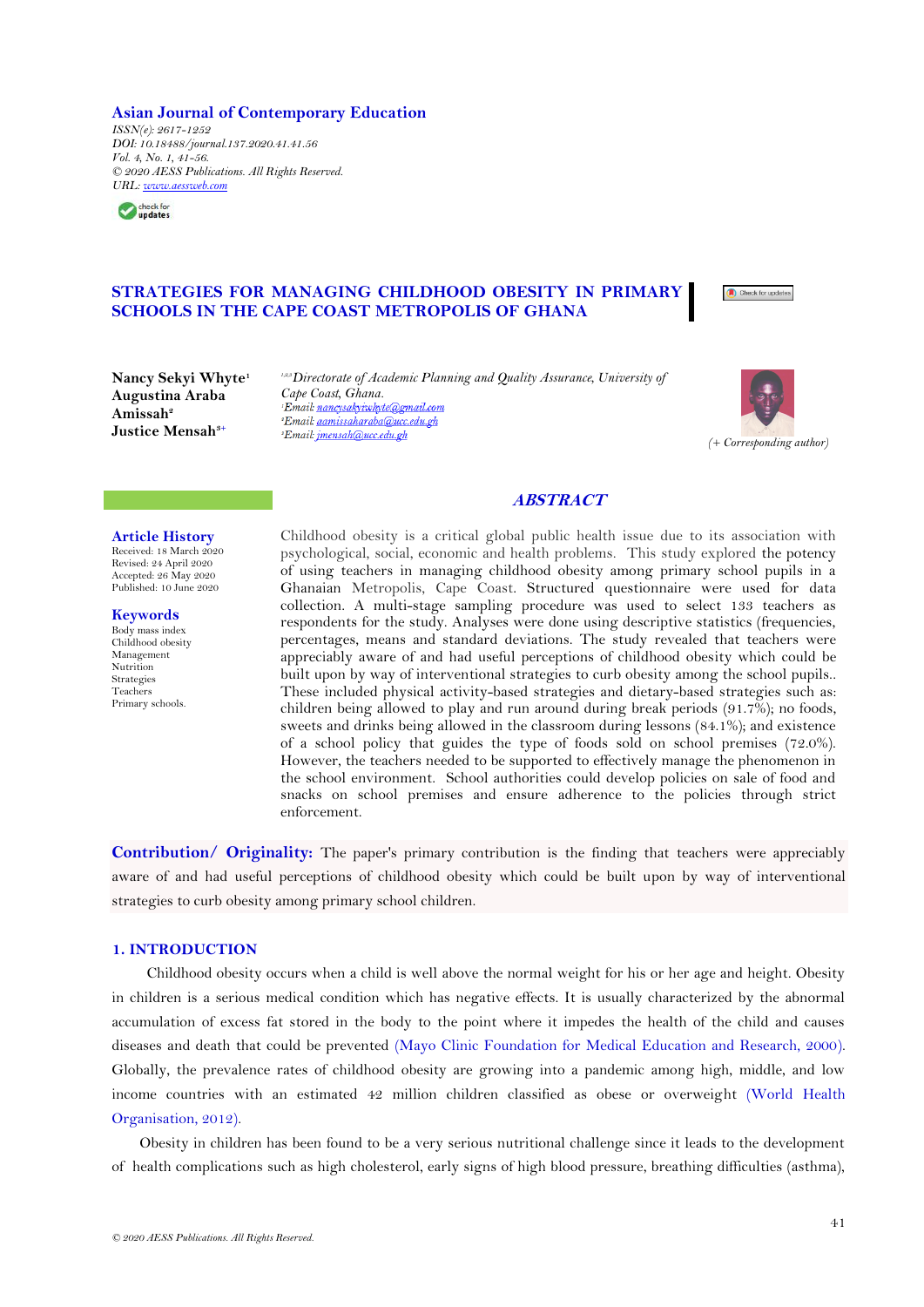early markers of cardiovascular diseases (metabolic syndrome), sleep disorders and others [\(Biritwum, Gyapong, &](#page-13-0)  [Mensah, 2005;](#page-13-0) [Truswell, 2003\)](#page-15-1). Obesity has shown to have effects on grades of students, attendance, illness in the school setting, and high rates in school dropout [\(Taras & Potts-Datema, 2005\)](#page-15-2). In recent years, schools are increasingly becoming more populated with overweight students and school leaders are tasked with educational concerns that are linked with the incidence of obesity [\(Aceves-Martins, Llauradó, Tarro, Solà, & Giralt, 2016\)](#page-13-1). The use of several strategies by schools to support academic excellence and general wellbeing has been an on-going process in many countries, including Ghana.

Research on obesity recently focused more on school-age population and investigated its trends regarding how youth and teens appear to be managing their health [\(Budd & Volpe, 2006\)](#page-14-1). As the rate of obesity keeps increasing among adults with its numerous health consequences, questions on its effect on children have been prompted. Research indicates that in 2003 and 2004, 18.8% of children, aged six to eleven years old, and 17.4% of adolescents, aged 12-19 years old were considered obese [\(Thompson, Yaroch, Moser, Finney Rutten, & Agurs-Collins, 2010\)](#page-15-3). Literature has highlighted some strategies that have potentials for schools to address childhood obesity: physical activity and nutrition through a Coordinated School Health Program (CSHP) approach, maintaining an active school health council, strengthening the school"s nutrition and physical activity policies, increasing opportunities for students to engage in physical activity, encouraging healthy choices in foods and beverages provided within the school and outside the school. Additionally, many teachers now provide students with opportunities for physical activity in the classroom as part of planned lessons that teach mathematics, language arts, and other academic concepts through movement [\(Kohl, Noble, & Hunter, 2001\)](#page-14-2).

Another strategy used to reduce this nutritional challenge is by educating the children on healthy alternatives rather than put a negative connotation on the choices they are currently making [\(Benjamins & Whitman, 2010\)](#page-13-2). Some of these strategies used by schools have indicated unquestionable results by showing significant increases in grade point average, academic involvement, attendance, improving self-image, and reducing dropout rates [\(Okunade, Hussey, & Karakus, 2009\)](#page-15-4), but teachers" strategies in managing childhood obesity in basic schools in Ghana is inadequately researched.

In Ghana, the government introduced some programs such as the School Feeding Program to provide meals to children on a daily basis supervised by teachers. This program was initiated as a tool to keep children in school but alternatively it has effectively served as a strategy to provide healthy choice of food to the children, thus helping to reduce their intake of calorie dense foods. Teachers, act as initiators, questioners, recorders, observers, instructors, facilitators, model guides and evaluators. These roles played by teachers provide them with the opportunity to interact with children. Therefore, they can be empowered with possible strategies to act as tools in their respective roles played in schools to help them facilitate the rampant growth of childhood obesity. Since a large chunk of children"s time today is spent with their teachers in school, they (teachers) can ensure that children spend most of their time being physically active as well as ensuring that foods children consume during school hours are healthy and nutritious.

The potential role played by teachers in the developmental stages of children has been an issue requiring insight particularly on the challenges of obesity. Additionally, it seems parents tend to be pleased with their children being overweight which makes many individuals in our society comfortable with obesity. This nutritional challenge is therefore not taken up as a serious issue to be tackled even though reports from the Ghana Health Service indicate that childhood obesity has grown at an alarming rate of 3.1% [\(The Ghana Demographic and Health](#page-15-5)  [Survey \(GHDS\), 2014\)](#page-15-5). According to the GDH, regions which reported high levels of the incidence of childhood obesity were Greater Accra 5.2%, Central 4.6%, and Volta 4.2%.

A visit by the lead researcher to some health and fitness centres (gyms) around the Cape Coast Metropolis of the Central Region of Ghana in 2016 showed that parents who visited the place came there with their children from basic school levels. The researchers thus made some interactions with the gym instructors and it was revealed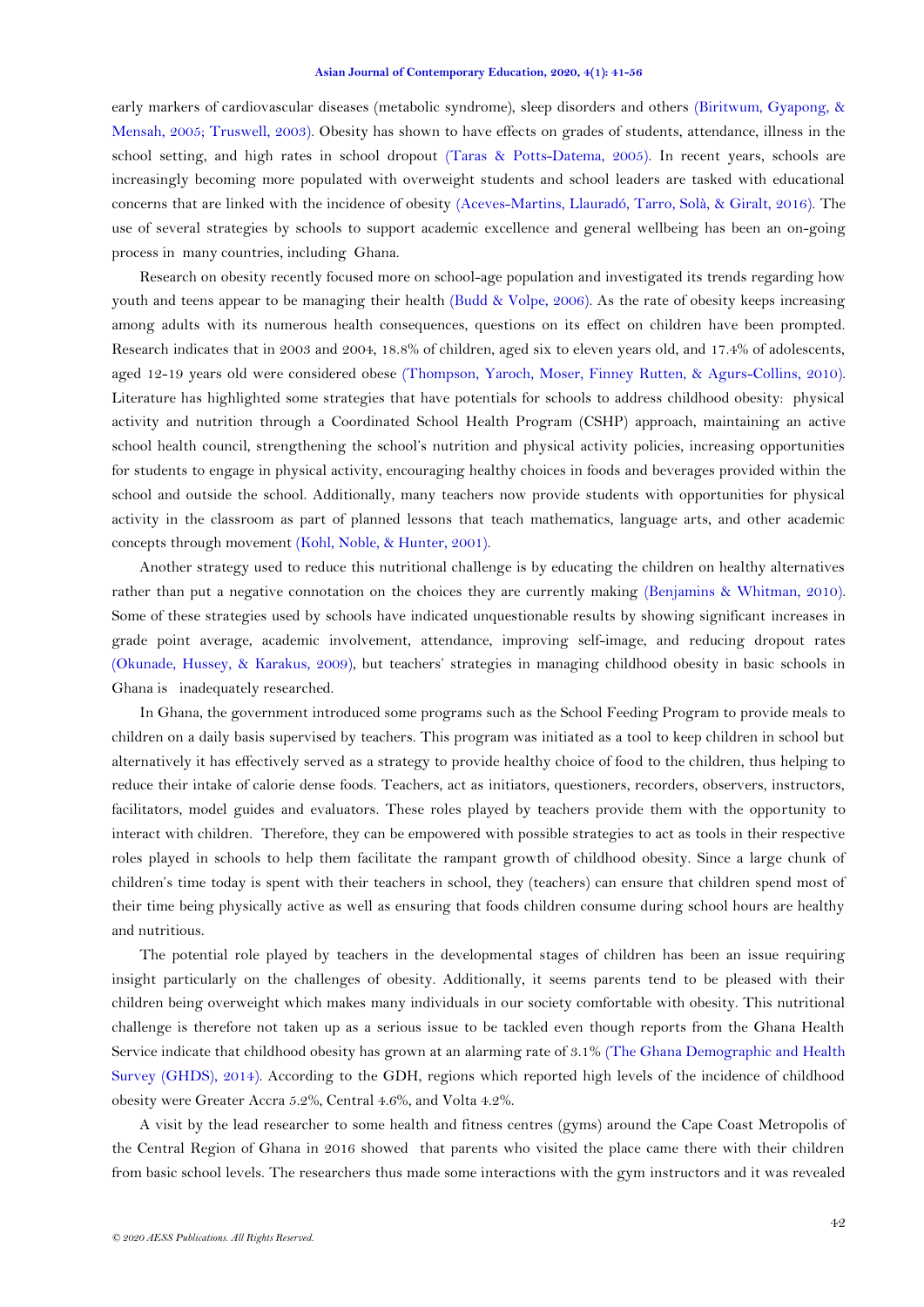that the parents wanted to keep their children physically active to help reduce their weight and burn the calories they normally consume. This simple explanation inspired the researcher"s interest in finding out how best this nutritional challenges" rapid growth among children could be reduced with the help of their teachers. Since experience and literature indicate that teachers in their capacity have more influence on children as they spend more time with them than their parents. Moreover, socially and psychologically school children with obesity are affected and suffer low self-esteem, bullying, depression and also behaviour and learning problems [\(Benjamins & Whitman,](#page-13-2)  [2010\)](#page-13-2). It could therefore be said that this situation has the potential of causing a decrease in grade point averages, attendance, quality of life, and body self-image across the nation. Again, obesity in children could affect their levels of participation in school activities leading them to display a lack of interest in school and the motivation to form social relationships.

Whilst teachers have direct interaction with the children in the classroom, with about 90% of the classroom activities to interact with them, it gives them the opportunity to support their emotional and psychological needs. Furthermore, in directing and instructing them, children mostly tend to listen and obey what their teachers tell them other than their parents. This creates a sound environment for teachers to support obese children to improve academic achievement, achieve higher self-motivation, and increase in school attendance among others. In view of these lapses, it is necessary to investigate the potential intervention strategies that could be used by teachers to support school children to reduce the on-going growth rate of obesity.

The general objective of the study was to investigate the potency of using teachers in managing childhood obesity among primary school pupils in the Cape Coast Metropolis. The study specifically sought to:

- 1. Ascertain the perception of teachers about childhood obesity.
- 2. Explore teachers" level of awareness about causes of obesity among primary school children in Cape Coast.
- 3. Identify possible intervention strategies teachers can use in supporting children with obesity.
- 4. Identify challenges teachers face in managing children with obesity in primary schools.

The paper is organized into five sections. Following the introduction, the rest of the paper is organized as follows: the next section focuses on review of related literature. Section three describes the methodology used while the fourth section presents results and discussion. The final section deals with conclusion and recommendations.

## **2. REVIEW OF RELATED LITERATURE**

This section presents literature reviewed to offer a comprehensive overview of the concepts and theories used in the study to give both the researcher and readers a sense of focus as to which direction the paper is headed. Two theories reviewed were: behavior-change theory and social-ecological theory. The conceptual review covered obesity, factors influencing obesity, teachers" perception on childhood obesity, intervention strategies used by teachers to manage childhood obesity and challenges faced by teachers in helping to reduce childhood obesity.

## **3. BEHAVIOR-CHANGE THEORY**

Behavior-change theory of obesity suggests that a change or modification in a child"s lifestyle (positive change) could be used to manage child obesity [\(Martin, Chater, & Lorencatto, 2013\)](#page-14-3). Historically, interventions for obesity prevention have predominantly used behavior-change theoretical frameworks to both understand what causes weight gain and to guide the models for healthy eating and physical activity behaviors in order to address the imbalance that leads to weight gain [\(Baranowski, Cullen, Nicklas, Thompson, & Baranowski, 2003\)](#page-13-3). The most popular and often applied behavior-change theory is the Trans Theoretical Model of Health Behavior Change (TTM) [\(Prochaska & Velicer, 1997\)](#page-15-6).

The TTM describes the sequential behavior change in an individual from an unhealthy behavior to a healthy one. It is a model of intentional change predicting the possible outcomes during the adaptation process of the "new" acquired behavior [\(Mastellos, Gunn, Felix, Car, & Majeed, 2014\)](#page-14-4). Studies have shown that the TTM stages of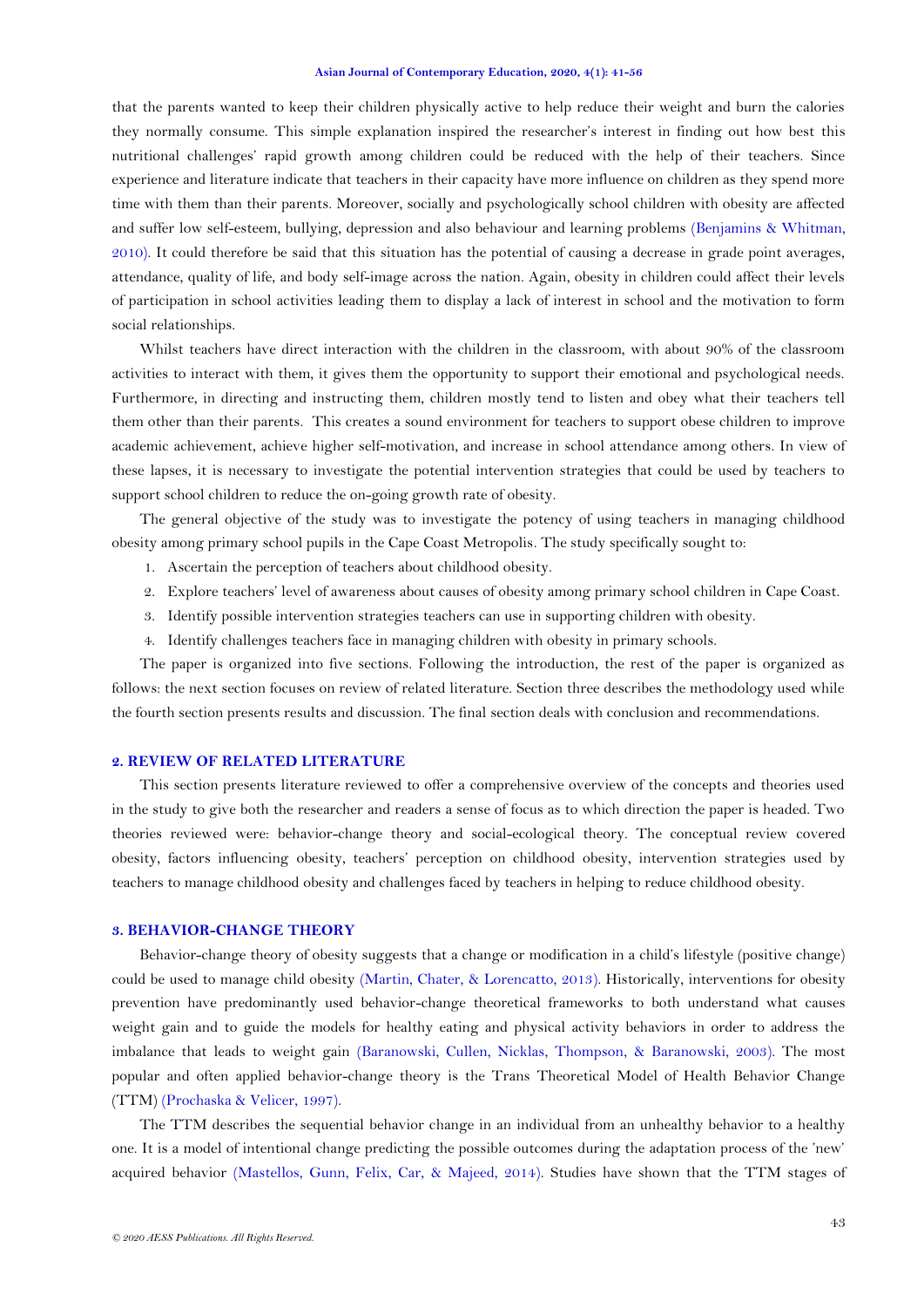change can be used to plan dietary interventions for short-term weight loss amongst overweight and obese individuals over a minimum of three months. [Prochaska. \(2013\)](#page-15-7) identified two main underlying assumptions for TTM: the majority of people that are not ready to change their behavior and will therefore not be helped by traditional action-oriented prevention programs, and, the complexities of behavioral change which may unfold in a sequence of stages. Individuals typically adapt these different processes of change according to the progress they make towards changing their behavior.

Furthermore, the TTM has been applied to obesity management through an intermediary strategy namely, physical exercise. For example, in one study [\(Dallow & Anderson, 2003\)](#page-14-5) demonstrated significant and positive changes on a measure of processes of change when obese women were engaged in a program that aimed to change the way they thought and behaved in relation to physical activity. A meta-analysis of empirical studies that applied the TTM to physical activity and exercise revealed that membership in a particular stage of readiness for change was correlated with different levels of physical activity.

# **4. SOCIAL-ECOLOGICAL THEORY**

Childhood obesity has a multifactorial etiology, involving both individual and environmental factors [\(Boonpleng et al., 2013\)](#page-14-6). In view of this, [Bronfenbrenner \(1979\)](#page-14-7) postulated in his ecological systems theory that human development, especially psychological and social aspects were influenced by a reciprocal relationship between the individual and the social system. An individual"s surroundings tend to shape his or her attitudes, beliefs, and behaviors while those factors are also affecting their environment. In the context of physical activity, health behaviors occur within and are influenced by the multiple systems individuals reside within. [Bronfenbrenner](#page-14-7)  [\(1979\)](#page-14-7) social ecology framework comprised four systems: (1) microsystem; (2) mesosystem; (3) exosystem; and (4) macrosystem [Figure 1.](#page-3-0)



 **Source:** [Bronfenbrenner \(1979\)](#page-14-7).

<span id="page-3-0"></span>Microsystem: every individual is influenced by his or her interconnections with the environment. The ecological systems theory proposes that individuals exist within a variety of settings and are directly and indirectly influenced by environmental entities, such as home, school, work, community, and society [\(Penhollow & Rhoads,](#page-15-8)  [2013\)](#page-15-8). These multiple layers, starting at the individual level and extending outward, affect individual health behaviors.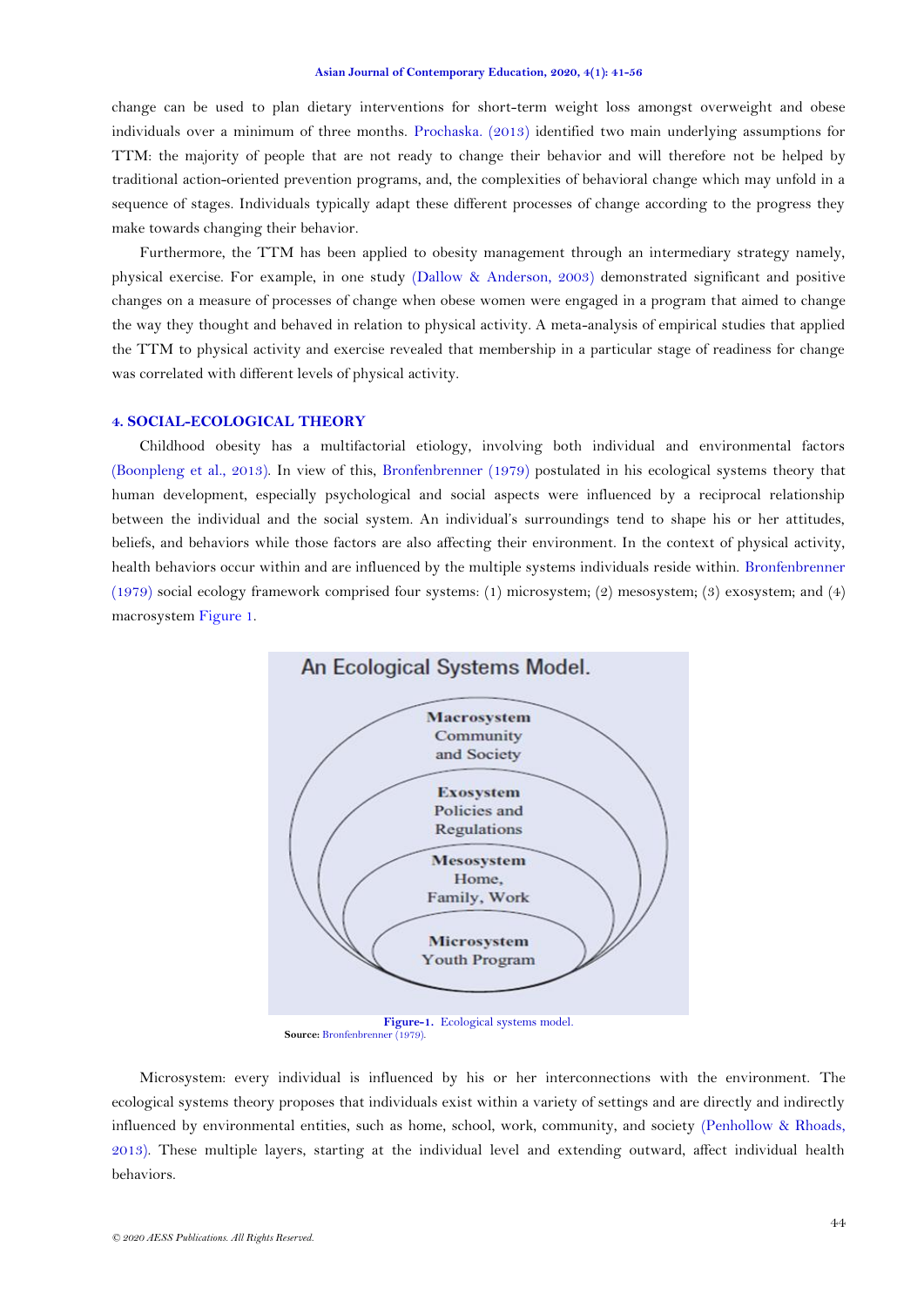Mesosystem: youth play a role in a variety of influential contexts each day, including home, school, work, youth programs, and other free time peer settings, which constitute their mesosystem [\(Boonpleng et al., 2013\)](#page-14-6). The mesosystem includes the interaction between two microsystems. In other words, when two or more contexts within a microsystem connect, then a mesosystem has been created.

Exosystem: composed of factors external to the individual in which the individual is not directly involved, but these factors still affect the individual. For example, if a parent had a long day at work and was too tired to take the child to the park to play, the parent's work environment will indirectly influence the child's home setting [\(Penhollow & Rhoads, 2013\)](#page-15-8). This could lead to the possibility of a child accumulating fat due to lack of the required physical activity. In a broader perspective, the funding and budget cuts public school systems experience do not directly involve the children in those schools, but the children are influenced when physical education programs are cut; this makes funding issues as well as school lunch regulations factors that compose children"s exosystems. Macrosystem encompasses all the other systems and includes the culture of the systems. Culture is a broad concept that includes, but is not limited to, attitudes, behaviors, beliefs, knowledge, lifestyles, norms, and values. More specifically, cultural attitudes and beliefs surrounding eating habits and body shape can increase childhood obesity [\(Boonpleng et al., 2013\)](#page-14-6). For example, lack of knowledge regarding proper portion sizes and underlying cultural norms of children having to finish all the food on their plate or eating second helpings of food only stand to increase the amount of food youth are consuming.

## **5. OBESITY**

Obesity is a medical condition in which excess body fat accumulates in the body to a point where it has negative effect on health, which leads to reduction in life expectancy and/ or increase in health problems such as; cardiovascular diseases, type 2 diabetes, sleep apnea, among others. Obesity may be also described as a physical condition characterized by excessive deposition or storage of fats in the adipose tissues. People are considered obese when their body mass index (BMI), a measurement obtained by dividing a person's weight by the square of the person's height, exceeds 30kg/m<sup>2</sup>, with the range 25-30kg/m<sup>2</sup> defined as overweight. Obesity is one of the leading causes of preventable death worldwide, with increasing rates in adults and children. Authorities view it as one of the most serious public health problems of the 21st century. As a result, the American Medical Association in 2013 classified obesity as a disease.

#### *5.1. Childhood Obesity*

Many pediatricians classify an obese child as one who falls above the 95th percentile in weight for height. However, if the child"s BMI for age percentile is greater than 85% and less than 95% then it is classified as overweight [\(World Health Organisation, 2012;](#page-15-0) [World Health Organisation \(WHO\), 2016\)](#page-15-9). Children considered to be affected by obesity are 70% more likely to continue being affected by obesity into adulthood. In addition, they are at greater risk for high cholesterol, high blood pressure, diabetes, sleep apnea and cancer [\(Biritwum et al., 2005\)](#page-13-0). Aside the clinical perspectives, children who are affected by obesity face social discrimination leading to bullying, low self-esteem, depression and also behavior and learning problems [\(Benjamins & Whitman, 2010\)](#page-13-2).

## **6. FACTORS INFLUENCING CHILDHOOD OBESITY**

Although the causes of childhood obesity are many, certain factors are targeted as major contributions to this epidemic. The include the environment, lack of physical activity, hereditary and family genetics, dietary pattern and socio-economic status among others [\(Sahoo et al., 2015\)](#page-15-10). Eating too much and drinking lots of beverages such as soda or juice boxes are contributing factors to obesity in children. Concerning lack of physical activity, studies show decrease in overall physical activity, due to the growing use of computers, increased time in watching television and decreased physical education in schools. This increase in the amount of time used in sedentary activities has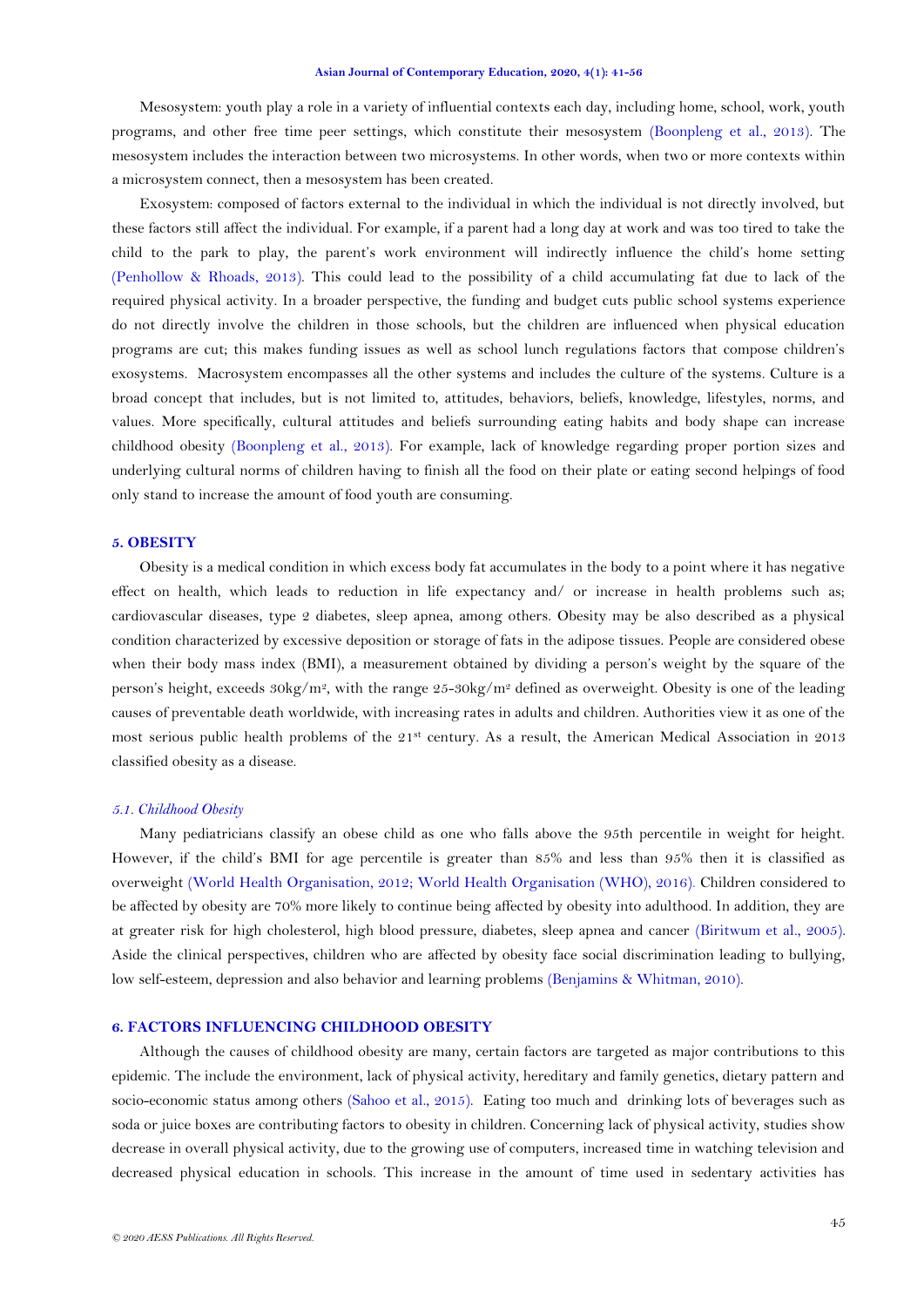decreased the amount of time spent in physical activities. In times past, most children walked or rode their bikes to school. However, a review on the physical activity of children today indicated that most parents drive their children to school with reasons such as living far away from the schools coupled with the absence of safe walking routes. Heredity and family genetics play a role in obesity but it mostly needs to be coupled with other environmental and behavioral factors in order for it to affect weight [\(Sahoo et al., 2015\)](#page-15-10). Genetic factors such as lepton deficiency or hypothyroidism a medical condition as well as side effects of drugs (example, steroids) and genes accounts for less than 5% of cases of childhood obesity, [\(Dehghan, Akhtar-Danesh, & Merchant, 2005\)](#page-14-8). Dietary patterns: food portions, the prevalence of "super-sized" portions and "all you can eat buffets" create a trending in over eating [\(Biritwum et al., 2005\)](#page-13-0). Foods served at fast food restaurants most often are high caloric foods with less nutritional values. Therefore the intake of large portions of high caloric foods and not using it results in the energy imbalance that leads to obesity. With respect to socio-economic status, children from high income families usually have high purchasing power and most often their parents do less cooking at home. They are more likely to consume outside foods which tend to be high in calories. High consumption of energy dense foods are major causes of obesity.

### **7. PERCEPTION OF TEACHERS ABOUT CHILDREN WITH OBESITY**

In light of the greater emphasis on childhood obesity prevention, schools are increasingly viewed as potential sites for preventive interventions [\(Neumark-Sztainer, Story, & Harris, 1999\)](#page-15-11). Teachers and health care providers working in schools have continual contact with students. School staff, therefore, have the potential to have discussions and provide information regarding the prevention of both obesity and weight-related stigmatization through formal interventions and informal interactions with students. The teachers" perception, beliefs, and attitude towards the childhood obesity or children suffering from the condition, however, affect their efficacy in using their influence to help control childhood obesity. In view of this, a number of studies have been carried out to evaluate teachers" perceptions about children with obesity since it is thought of as the most important predictor to childhood obesity. For example, [Price, Desmond, and Ruppert \(1990\)](#page-15-12) assessed elementary school physical education teachers" perceptions of obesity and the schools" role in dealing with the challenge. The results indicated that respondents were almost unanimous (93%) in their beliefs that normal weight was an important indicator to the health of children.

[Wilson et al. \(2016\)](#page-15-13) recently evaluated teachers' perceptions of youth with obesity in the classroom. Teachers rated children with asthma as more likely to be accepted by their peers than children with obesity. Additionally, teachers reported children with obesity as more burdensome to have in their classroom. A study found that junior and senior high school teachers believed persons with obesity were less tidy, more likely to have family problems, and less likely to succeed than persons who were not obese [\(Neumark-Sztainer et al., 1999\)](#page-15-11). Additionally, a study examining the beliefs of physical education (PE) students, training to become PE teachers, found that these students had significantly higher levels of anti-fat bias than psychology students [\(O'Brien, Hunter, & Banks, 2007\)](#page-15-14). In a separate study, physical education teachers of elementary through college students expressed beliefs that the youth of healthy weight had better physical, social interaction, cooperation, and reasoning abilities than their peers who were overweight [\(Greenleaf & Weiller, 2005\)](#page-14-9).

## **8. CHILDHOOD OBESITY INTERVENTION STRATEGIES USED IN SCHOOLS**

A number of intervention strategies have been employed in schools by teachers and other health professionals to help manage child obesity. In their study, [Shaya, Flores, Gbarayor, and Wang \(2008\)](#page-15-15) identified, in total, 15 of the intervention students that exclusively utilized physical activity programs, 16 students exclusively utilized educational models and behavior modification strategies, and 20 students utilized both. In addition, 31 students utilized exclusively quantitative variables like body mass indices and waist-to-hip ratios to measure the efficacy of the intervention programs, and another 20 students utilized a combination of quantitative and qualitative measures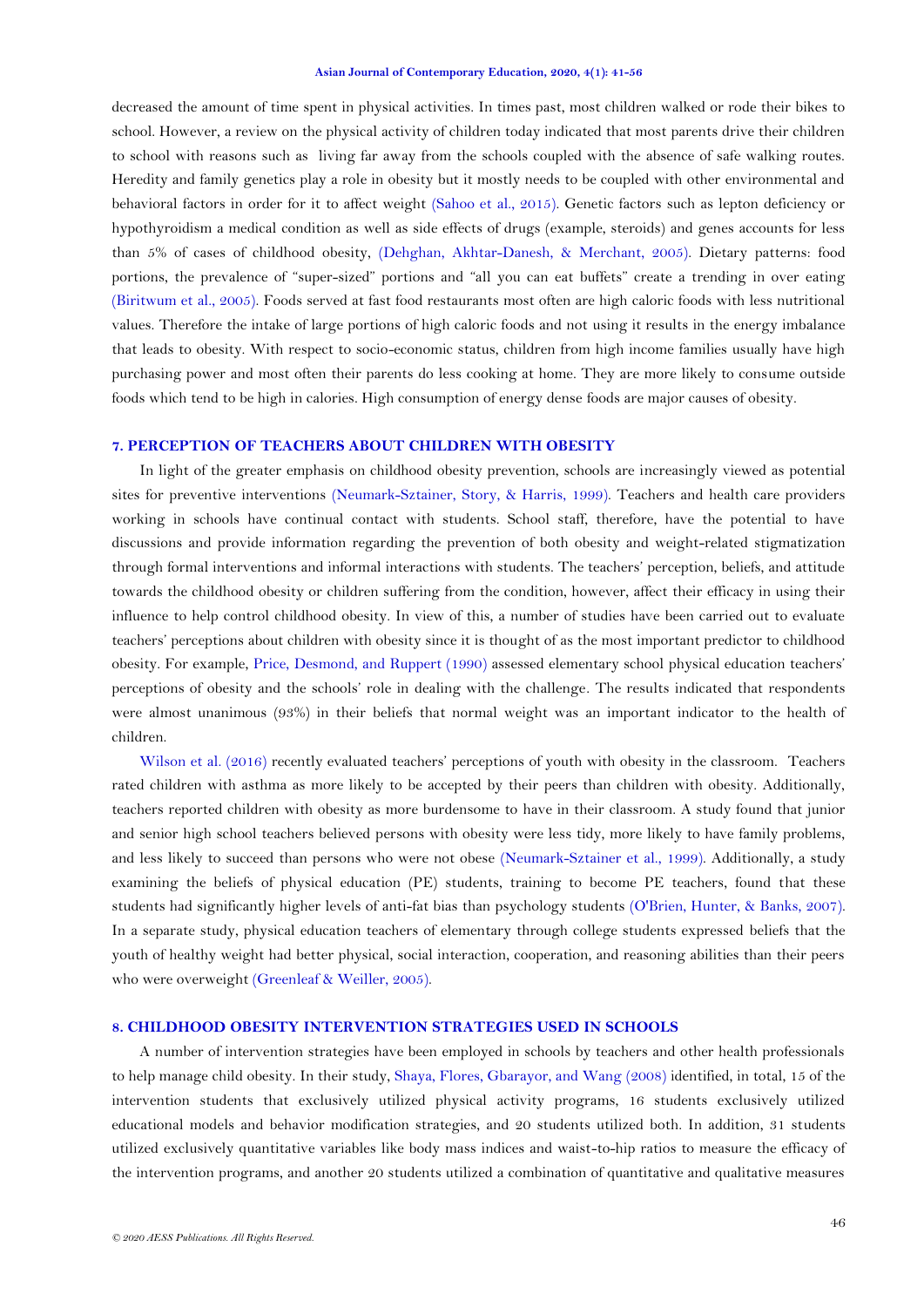that included self-reported physical activity and attitude toward physical activity and the tested knowledge of nutrition, cardiovascular health, and physical fitness. A total of 40 students achieved positive statistically significant results between the baseline and the follow-up quantitative measurements. Similarly, in an editorial, [Durant,](#page-14-10)  [Baskin, Thomas, and Allison \(2008\)](#page-14-10) identified other strategies used in schools to manage child obesity. For example, the following strategies and efficacy were reported:

- Nutrition and physical activity interventions resulted in significantly reduced weight compared with control conditions (standardized mean difference, SMD=−0.29, 95% CI=−0.45 to −0.14, random effects model).
- Reduction in TV viewing, on the basis of one study, as a treatment also showed equivalent efficacy (SMD=−0.35, 95% CI=−0.63 to −0.06).
- Weight reduction was also induced in trials that included parental or family involvement (SMD=−0.20, 95% CI=−0.37 to −0.04).
- Combined nutrition and physical activity interventions were not, on average, significantly more effective than the one nutrition intervention that did not include physical activity (SMD=−0.39, 95% CI=−0.56 to  $-0.23$ ).
- Interventions aimed at increasing physical activity without any effort toward dietary intervention did not significantly reduce body weight.
- "The robustness of these findings was limited since because of high degree of heterogeneity."

Another quite comprehensive study which discussed a number of school-based intervention has been reported by [Budd and Volpe \(2006\)](#page-14-1). These authors reported studies with a primary aim of reducing BMI, had significant findings. The most successful and best known intervention, according to them, is the "Planet Health" intervention, an interdisciplinary classroom curriculum implemented by existing teachers in the sixth-to-eighth grade classes of 10 randomized schools in Boston, MA. The intervention used in Planet Health consisted of lessons incorporated into Mathematics, Science, English, Social Studies, and Physical Education classes. The objectives focused on classroom education and behavioral modification to: (1) decrease television viewing and computer time to less than 2 hours/day, (2) increase overall moderate to vigorous physical activity (MVPA) through behavior choice techniques of self-assessment, goal setting, and fitness testing, (3) reduce the consumption of high-fat foods, and (4) increase overall fruit and vegetable intake. This multicomponent intervention met state curriculum standards and consisted of one lesson on each objective in each specific subject class during two school years. Specially trained regular classroom teachers taught the lessons. After two years, the overweight prevalence for girls participating in the intervention decreased from 23.6% to 20.3%, pre to post intervention, respectively (odds ratio  $\frac{1}{4}$  0.47, p  $\frac{1}{4}$  .03); however, no significant reduction in BMI was found for the boys in the intervention group when compared to controls. Other findings included a reduction in television watching for both boys and girls and improved dietary patterns among the girls.

In the implementation of school-based childhood obesity intervention programs, a number of challenges have been reported by some earlier authors. For example, [Bolton et al. \(2014\)](#page-13-4) reported lack of engagement and insufficient implementation time as challenges to the implementation of child obesity control programs. Lack of funds, and policy change are other challenges to the successful implementation of intervention programs [\(Fagen et](#page-14-11)  [al., 2014\)](#page-14-11). Intervention programs needed monitoring of progress and sustenance, training teachers, providing infrastructure and facilities to provide physical activities all of which is costly and challenging in today"s world full of economic problems.

#### **9. METHODOLOGY**

The study was conducted in the Cape Coast Metropolis [Figure 2.](#page-7-0) Cape Coast is located on latitudes 50°07 North and 50°20 North and between longitudes 1°11 West and 1°41 West. The Metropolis was selected for the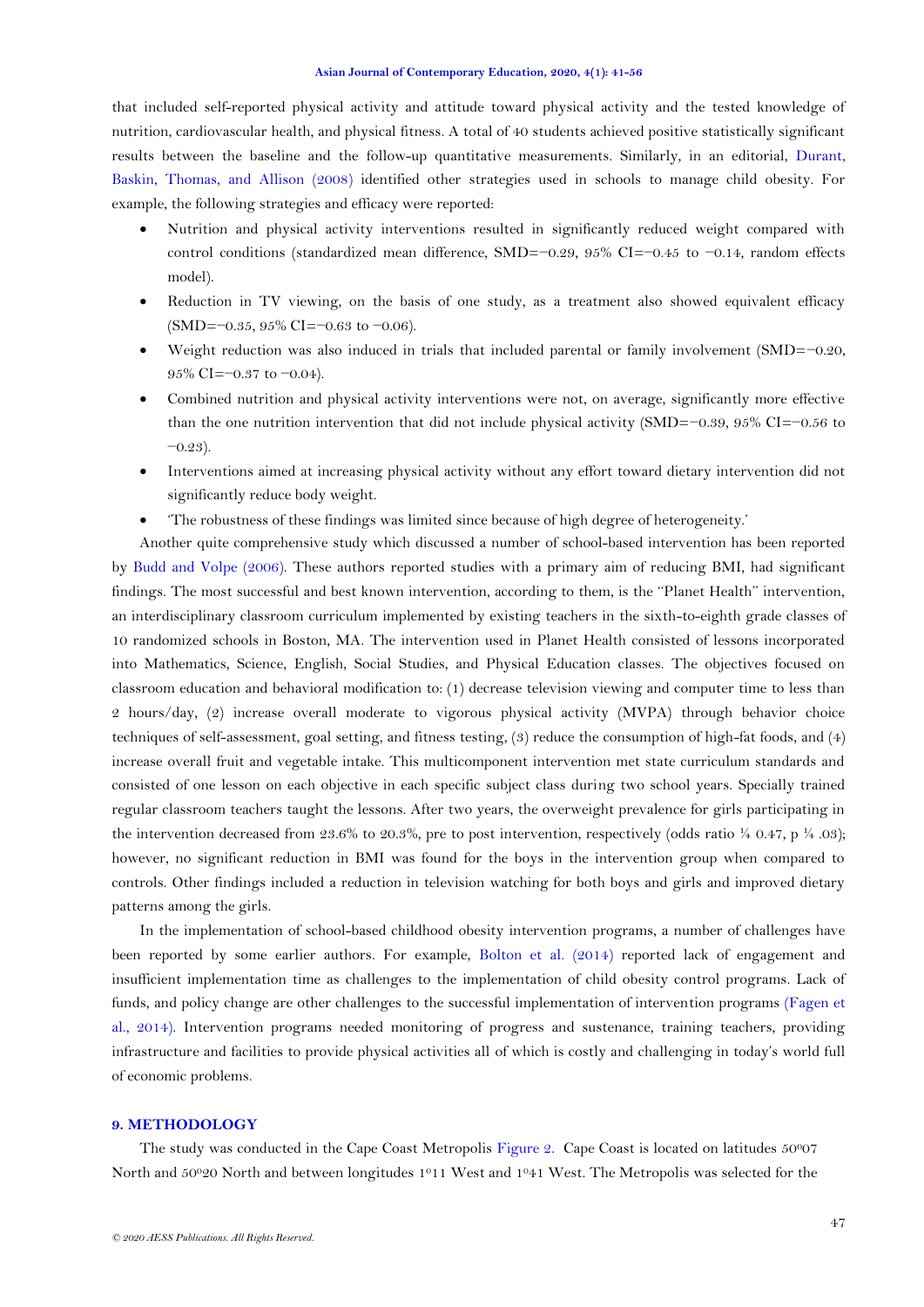study because it is the cradle of education in the country and has one of the highest prevalence rates of obesity among the regions in Ghana*.* The Metropolis is bounded to the West by the Komenda-Edina-Eguafo-Abrem Municipality, to the East by the Abura-Asebu-Kwamankese District, to the North by the Twifu-Hemang-Lower Denkyira District and to the South by the Gulf of Guinea. The Metropolis covers an area of 122 square Kilometres (Cape Coast Metropolitan Assembly [CCMA], 2014). Cape Coast is also the capital of the Central Region of Ghana. According to GSS 2014, the population of the Cape Coast Metropolis stands at 169,894. The population comprises 48.7 percent males and 51.3 percent females, among which the proportion of children below 15 years is 28.4 percent. The Cape Coast Metropolis has a lot of schools ranging from basic to tertiary. Records obtained from the Cape Coast Metropolitan Education office, shows 120 primary schools (80 public and 40 private) in the metropolis with about 661 teachers.



**Source:** Cartography Unit, Department of Geography and Regional Planning, UCC (2018).

<span id="page-7-0"></span>The study used the descriptive survey design. According to [Cohen, Manion, and Morrison \(2007\)](#page-14-12) the choice of design for a particular study must be based on the purpose of the study. Since this study sought to find out the potential of using teachers in basic schools to help reduce childhood obesity, the survey design was found appropriate. One major advantage of this design is that, it has the ability of obtaining information from a large sample of respondents using a carefully designed questionnaire.

The population for this study comprised all teachers in primary schools in the Cape Coast Metropolis totaling 661 teachers. A multi-stage sampling procedure was used to select teachers as respondents for the study. Firstly, the total number of all teachers in primary schools in the Metropolis was obtained from the Ghana Education Service"s Metropolitan Directorate Office. Secondly, a representative sample was obtained using [Nwana \(1992\)](#page-15-16) recommendation for sample size determination which is based on the size of the population of the study. He recommended that if the population is a few hundreds, (between100-500), a 40% or more sample size is representative enough. If many hundreds (over 500 but less than a 1,000), 20% sample size can be enough; if the population is a few thousands (up to 10,000), a 10% sample is recommended and if the population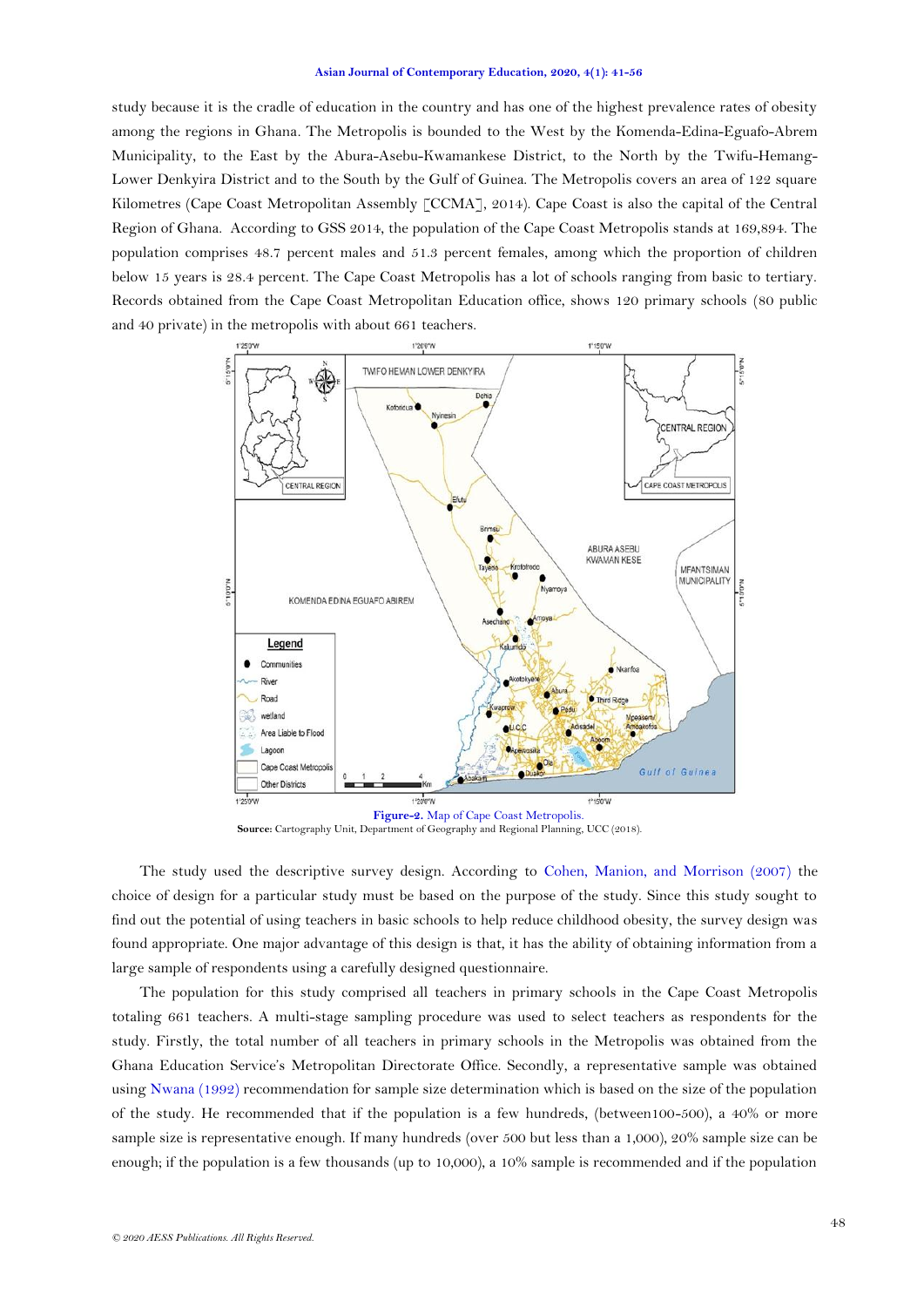is several thousands (10,000 or more), five percent or even less is recommended. In line with [Nwana \(1992\)](#page-15-16) recommendation, a sample size of 132 was obtained based on the population of the study (20% of 660=132). Due to possible non response resulting from fieldwork uncertainties, 140 respondents were targeted. Thirdly, 70 schools out of the 120 in the Metropolis were randomly selected. Fourthly, two teachers were randomly selected from each of the selected schools using the lottery method. However, 134 questionnaires were retrieved but one was not usable. Therefore, 133 (95%) questionnaires were used for the analyses. Even though the response rate was 95%, it exceeded the calculated sample size (132) by one.

A structured questionnaire was designed and used for data collection since it provided the investigators the opportunity to sample the perceptions of a large population. Specifically, it helped to obtain the opinions of the teachers on the strategies that could be employed to help reduce the growing challenge of childhood obesity in the schools. Two research assistants were recruited and trained to assist in the data collection. The instrument (questionnaire) was pre-tested in three schools (three teachers per each school) after which the Cronbach Alpha was used to test the reliability of the instrument, which showed a reliability coefficient of 0.89. Permission for the study was obtained from the school authorities while the consent of the selected teachers was obtained through signed informed consent. The Sections of the questionnaires included background data of respondents, teachers" awareness of child obesity, Perception of teachers about childhood obesity, strategies for managing childhood obesity, as well as challenges of managing obesity in primary schools. The data were hand-coded and analyzed using the Statistical Product and Service Solutions software (SPSS version 21.0) to generate descriptive statistics (frequencies, percentages, means and standard deviations).

## **10. RESULTS AND DISCUSSION**

The findings and discussion focus on the background characteristics of the respondents, perception of teachers about childhood obesity, teachers" level of awareness about causes of obesity among primary school children in Cape Coast, intervention strategies teachers can use in supporting children with obesity and challenges teachers may face in supporting children with obesity in primary schools

#### **11. BACKGROUND CHARACTERISTICS OF RESPONDENTS**

The demographic characteristics of respondents are important to put the study into context. The results show that most (53%) of the respondents were males while 47 percent were females. Fifty one percent were selected from public schools and 49 percent were from private schools. The highest percentage of the respondents (teachers) fell between the age cohorts 31 to 49 years.

### **12. PERCEPTION OF TEACHERS ABOUT CHILDHOOD OBESITY**

To ascertain the perception of teachers about childhood obesity, the respondents were asked to express their opinions about child obesity. [Table 1](#page-8-0) presents a summary of their perception about the childhood obesity.

<span id="page-8-0"></span>The teachers indicated that, they all needed to be involved in helping to reduce the challenge of childhood obesity (mean = 3.968) This is in line with the study by [Price et al. \(1990\)](#page-15-12) which indicated that they believed that as teachers, they were the school personnel who were supposed to play a major role in helping to reduce childhood obesity. Another area teachers had a good perception about was the issue of considering obesity as a serious medical condition that needed immediate attention (mean= 3.392). Obesity was widely seen as one of the most serious health problems in the 21<sup>st</sup> century. [Woodhouse \(2008\)](#page-15-17) agreed to the assertion and added that it mostly leads to stigmatization.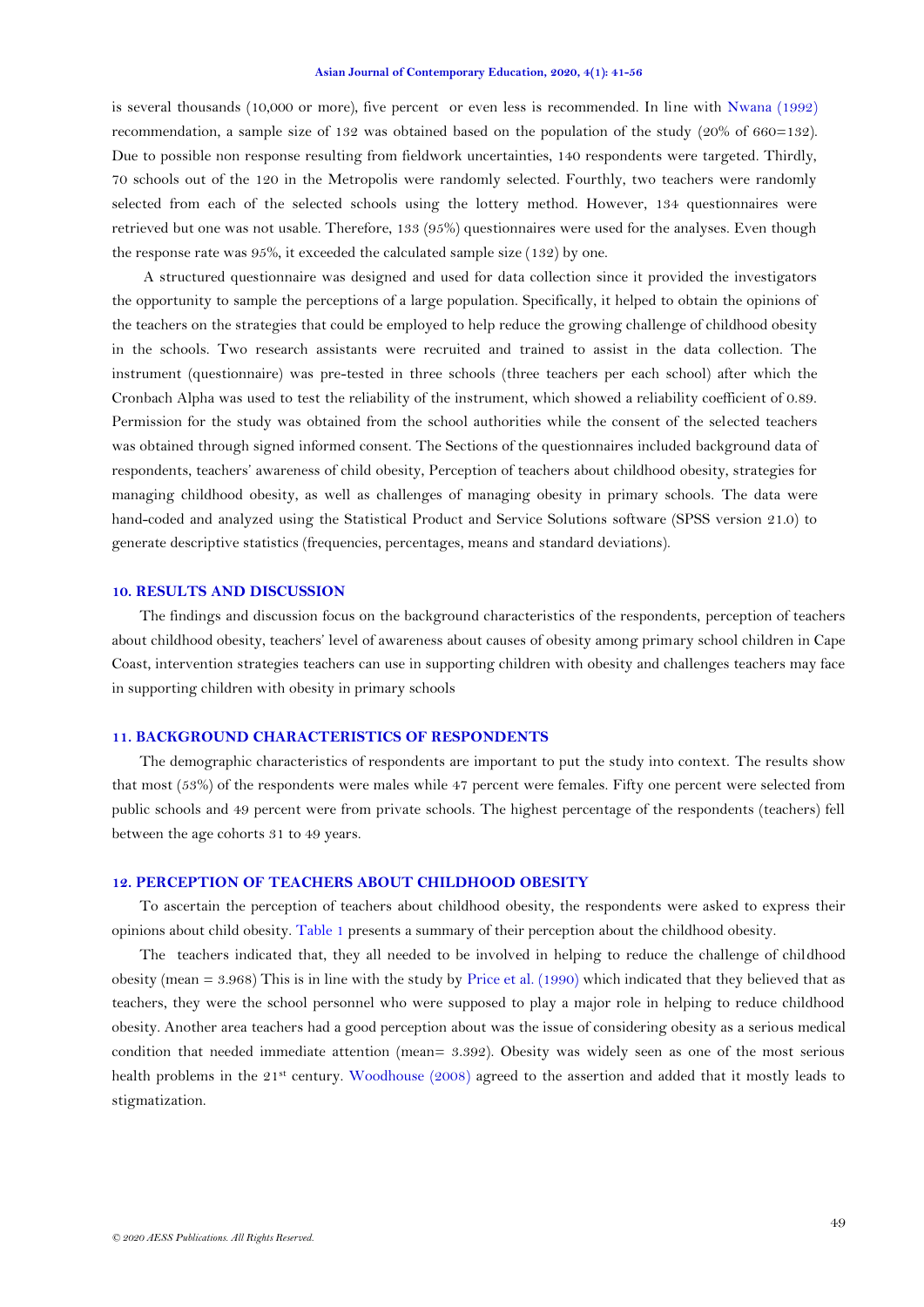| Asian Journal of Contemporary Education, 2020, 4(1): 41-56 |  |  |  |  |
|------------------------------------------------------------|--|--|--|--|
|------------------------------------------------------------|--|--|--|--|

| Variable                                                                                                  | N   | Mean  | Standard deviation |
|-----------------------------------------------------------------------------------------------------------|-----|-------|--------------------|
| Child obesity is a common nutritional challenge in Ghana                                                  | 133 | 2.376 | 1.266              |
| Child obesity is a condition where a child's BMI is above the<br>normal weight and height for his/her age | 133 | 2.798 | 1.325              |
| Knowledge about child obesity can be found in books, journals,<br>on social media                         | 133 | 3.332 | 1.332              |
| One can identify a child as obese by appearance, dietary practices,<br>physical activity level            | 133 | 3.388 | 1.138              |
| It is a serious medical condition that needs immediate attention                                          | 133 | 3.392 | 1.004              |
| Obesity in children is perceived as normal and is accepted by<br>society                                  | 133 | 2.975 | 1.263              |
| As teachers we should all be concerned and involved in helping<br>reduce this challenge                   | 133 | 3.968 | 0.919              |
| Total<br>$12.11 - 1.001$                                                                                  |     | 2.692 | 1.178              |

| Table-1. Teachers' perception about childhood obesity. |  |  |
|--------------------------------------------------------|--|--|
|                                                        |  |  |

**Source:** Fieldwork, 2017.

Teachers also had the perception that, obese children could be identified based on their appearance, dietary practices, as well as their level of physical activities. This is in line with studies conducted by [Greenberg, Fournier,](#page-14-13)  [Sisitsky, Pike, and Kessler \(2015\)](#page-14-13) and [Malik, Pan, Willett, and Hu \(2013\)](#page-14-14) where they all identified obese children with excess consumption of high calorie foods such as sugar sweetened beverages and chocolate-candy. [Cutler,](#page-14-15)  [Glaeser, and Shapiro \(2003\)](#page-14-15) also associated with frequent snacking in the dietary practices of obese children. Additionally, [Baranowski et al. \(2003\)](#page-13-3) indicated in their study that, one of the causes of obesity is physical activity behaviors that address the imbalance that leads to weight gain. In line with this, [Mastellos et al. \(2014\)](#page-14-4) suggested that individuals change their behaviors towards physical activities as a guide towards the achievement of sustainable weight loss. Further analysis on the teachers" perception about childhood obesity was done to indicate gender disparities in the perception of teachers about childhood obesity as presented in [Table 2.](#page-9-0)

<span id="page-9-0"></span>

| <b>Table 2.</b> I creeption of teachers about emighood obesity based on genuer classification. |                  |      |         |                  |                   |       |                        |
|------------------------------------------------------------------------------------------------|------------------|------|---------|------------------|-------------------|-------|------------------------|
| Gender                                                                                         | <b>Statistic</b> |      |         | <b>Bootstrap</b> | <b>BCa 95% CI</b> |       | Interpretation of mean |
| Male                                                                                           |                  |      | Bias    | Std error        | Lower             | Upper | Good perception        |
|                                                                                                |                  | 63   |         | $\theta$         |                   |       |                        |
|                                                                                                | Mean             | 3.27 | .00     | .08              | 3.12              | 3.45  |                        |
|                                                                                                | Std. dev.        | .66  | $-.05$  | .05              | .57               | .74   |                        |
| Female                                                                                         | N                | 70   | O       | $\Omega$         |                   |       | Good perception        |
|                                                                                                | Mean             | 3.16 | .01     | .09              | 2.97              | 3.34  |                        |
|                                                                                                | Std. dev.        | .78  | $-.00.$ | .06              | .67               | .89   |                        |
|                                                                                                |                  |      |         |                  |                   |       |                        |

**Table-2.** Perception of teachers about childhood obesity based on gender classification.

**Source:** Fieldwork, 2017.

The results indicate that both male and female teachers had good perception about childhood obesity. However, more males had a good perception about childhood obesity with a mean of 3.27 than the females who had a mean of 3.16. The data was analyzed and bootstrapped to give a clearer and more concise picture of the information obtained. The table showed that based on a 95% confidence interval, the males had a lower (3.12) and upper (3.45) sample means. The actual statistic mean obtained fell between the lower and upper confidence interval. This implies that, the mean obtained was a true and concise picture of the data obtained. Also, the females also had a lower (2.97) and upper (3.34) confidence interval sample mean. That also was within the range of the actual mean obtained of 3.16 indicating that the results obtained was true and correct.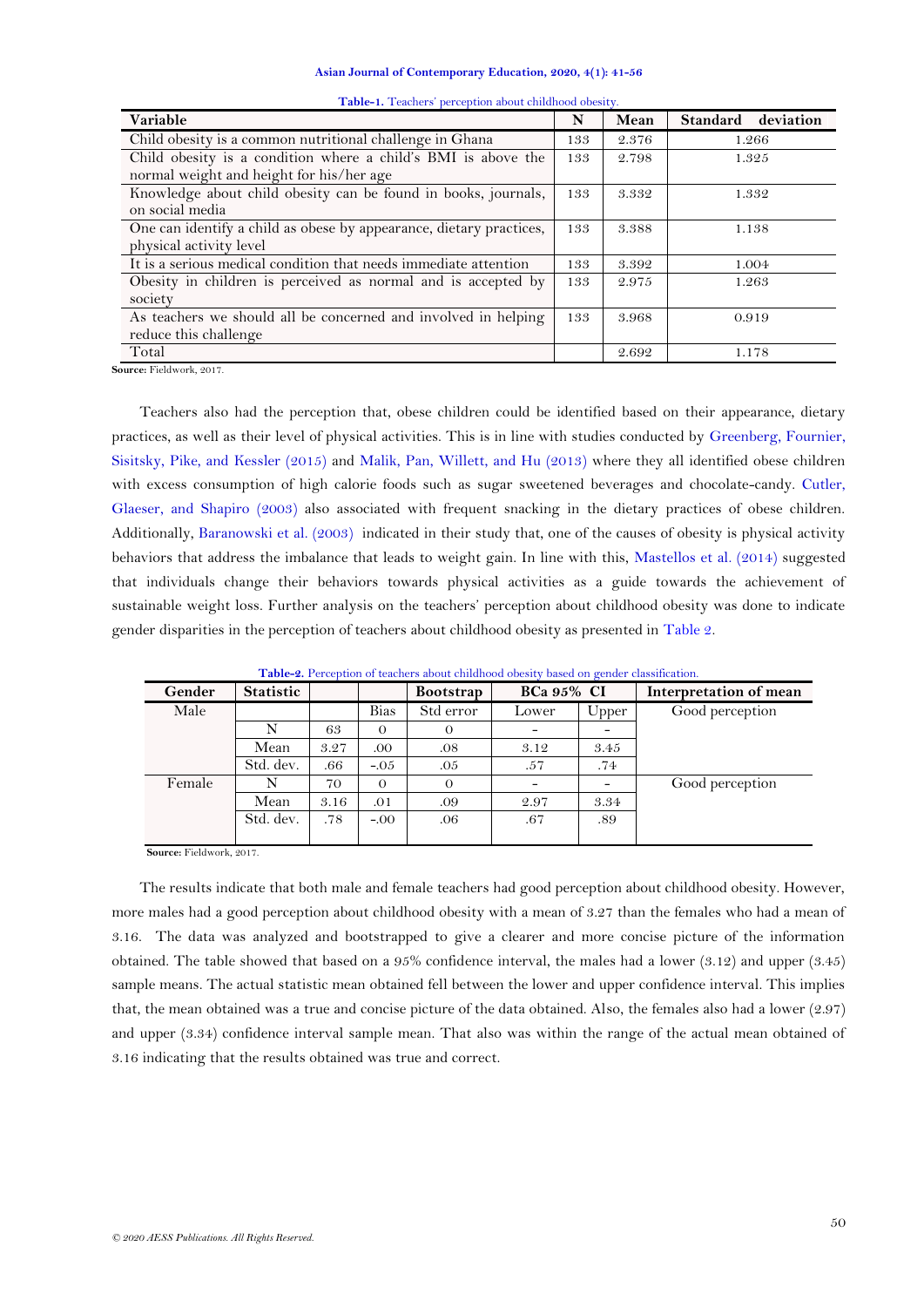# **13. TEACHERS' LEVEL OF AWARENESS REGARDING FACTORS THAT CAUSE OBESITY AMONG PRIMARY SCHOOL PUPILS**

The respondents were made to indicate their level of awareness against factors that cause obesity among the primary school pupils [Table 3](#page-10-0) presents the summary of distributions of the factors and the teachers' level of awareness.

<span id="page-10-0"></span>

| <b>Table-9.</b> Teachers tever of awareness on factors that cause childhood obesity. |  |  |  |  |  |  |  |
|--------------------------------------------------------------------------------------|--|--|--|--|--|--|--|
| <b>Mean Rank</b>                                                                     |  |  |  |  |  |  |  |
|                                                                                      |  |  |  |  |  |  |  |
|                                                                                      |  |  |  |  |  |  |  |
|                                                                                      |  |  |  |  |  |  |  |
|                                                                                      |  |  |  |  |  |  |  |
|                                                                                      |  |  |  |  |  |  |  |

**Table-3.** Teachers" level of awareness on factors that cause childhood obesity.

**Source:** fieldwork 2018.

The results indicate that, the mean for the respondents' level of awareness of dietary factors as a cause of obesity was 3.87 and ranked as the highest factor that teachers were aware of. This implied that teachers were much aware that pupils" dietary behaviors and practices led to the prevalence of obesity among the primary school pupils. The table also shows that the other factors such as the; biological (mean= 3.10) and socio-demographic (mean= 2.52), teachers were fairly aware of them being causal factors of obesity among primary school pupils. Whiles the table also showed that they were less aware of the level of physical activity to be a factor causing child obesity.

These findings are consistent with a study by [Sahoo et al. \(2015\)](#page-15-10) which identified dietary patterns, genetics and socio-economic factors as causes of obesity among children. [Biritwum et al. \(2005\)](#page-13-0) also identified a trend in overeating because of "super-sized" portions of food sold in fast foods. The WHO in their global strategy on diet, physical activity and health program, identified low intake of fruits and vegetables and low level of physical activity as contributing factors towards the development of obesity among children. The WHO however, suggested that children increase their physical activities and also limit the intake of sugars to help decrease accumulation of fat. [Hancox and Poulton \(2006\)](#page-14-16) also in their study, identified lack of physical activities to be due to the growing use of computers and increased time spent watching television as a risk factor to the development of obesity among children.

<span id="page-10-1"></span>

| <b>Strategy</b>                                        |     | Yes  | N <sub>o</sub> |      | <b>Sometimes</b> |      |
|--------------------------------------------------------|-----|------|----------------|------|------------------|------|
|                                                        | N   | $\%$ | N              | $\%$ | N                | %    |
| Playing ground for children                            | 114 | 85.6 | 19             | 14.4 |                  |      |
| Children are allowed to play and run around during     | 117 | 91.7 | 16             | 8.3  |                  |      |
| break periods                                          |     |      |                |      |                  |      |
| Existence of qualified physical education teachers     | 53  | 39.8 | 80             | 60.2 |                  |      |
| Existence of periods for physical education lessons    | 109 | 81.8 | 24             | 18.2 |                  |      |
| Teachers who use physical education periods for        | 48  | 35.6 | 51             | 38.6 | 34               | 25.4 |
| other lessons                                          |     |      |                |      |                  |      |
| Existence of teaching periods for teaching             | 32  | 24.1 | 67             | 50.4 | 34               | 25.6 |
| Healthy eating habits and eating healthy foods         |     |      |                |      |                  |      |
| Existence of school policy that guides the type of     |     | 72.0 | 37             | 28.0 |                  |      |
| foods sold on school premises                          |     |      |                |      |                  |      |
| Foods, sweets and drinks are allowed in the classroom  | 12  | 9.1  | 111            | 84.1 | 10               | 6.8  |
| during lessons                                         |     |      |                |      |                  |      |
| Existence of stores or snack bars in the school that   | 89  | 67.4 | 44             | 32.6 |                  |      |
| sells sweets and beverages                             |     |      |                |      |                  |      |
| The school have regulation regarding the sale of foods | 82  | 61.8 | 36             | 26.7 | 15               | 11.5 |

**Table-4.** School-based intervention strategies to control childhood obesity.

**Source:** Field survey,  $(2017)$   $N =$  Frequency **Note:** Multiple responses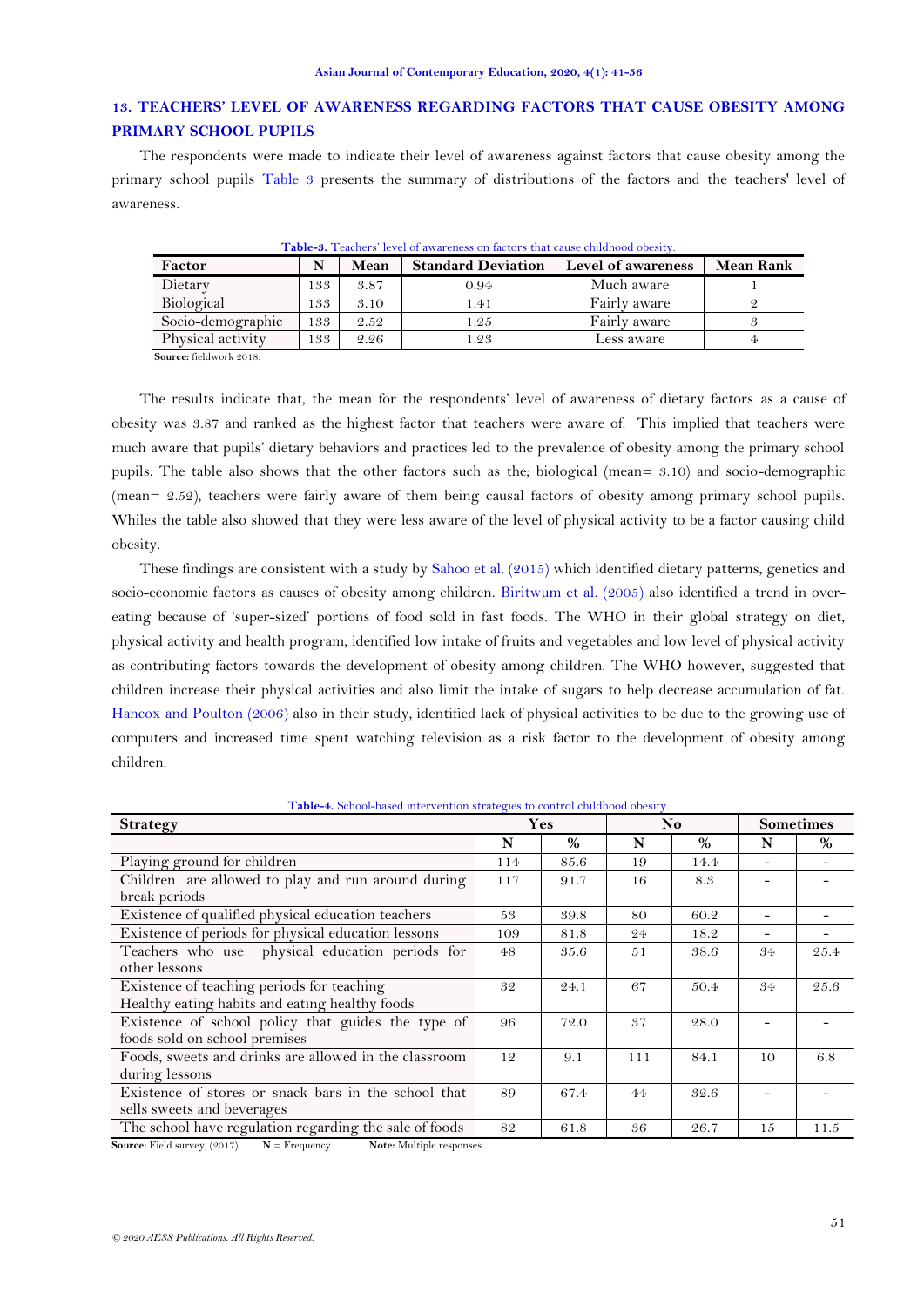#### **14. INTERVENTION STRATEGIES TEACHERS CAN USE IN MANAGING CHILDHOOD OBESITY**

To ascertain the intervention strategies that teachers can employ in schools to help manage child obesity, respondents were made to indicate either "yes" or "no" to strategies that they employ. [Table 4](#page-10-1) presents the summary of the school-based intervention strategies that teachers can adopt in supporting childhood obesity.

The results showed there were various school-based intervention strategies to control childhood obesity. They ranged from physical activity-based strategies to dietary-based strategies. According to [Khambalia, Dickinson,](#page-14-17)  [Hardy, Gill, and Baur \(2012\)](#page-14-17) intervention components in the school setting associated with a significant reduction of weight in children included long-term interventions with combined diet and physical activity. Eighty-five percent of the teachers indicated that there is a playing ground that allows the children in the primary school to engage in physical activities. This is corroborated by the majority (91.7%) of the teachers interviewed who indicated that children are allowed to play and run around during break periods. This strategy can be effective in controlling childhood obesity because [Durant et al. \(2008\)](#page-14-10) report that physical activity interventions resulted in significantly reduced weight compared with control conditions. They however argued that interventions aimed at increasing physical activity must be done concurrently with dietary intervention to significantly ensure reduction in body weight. In a similar vein, majority (81.8%) of the respondents indicated that there was the existence of periods for physical education lessons in their school. However, there is the need to appoint physical education professionals. This is due to the fact that 60.2% of the respondents indicated that the school lacked qualified physical education professionals to ensure the effectiveness of physical education lessons, therefore, 35.6%of the teachers use these periods to teach other lessons.

Other school-based intervention strategies to control childhood obesity may be classified under nutrition-based strategies. The impact of school-based policies on controlling childhood obesity cannot be overemphasized. Seventy-two percent of the respondents agreed that there was the existence of school policy that guided the type of foods sold on school premises. This implies that majority (72%) of teachers believe that this policy will ultimately ensure that the school have regulation regarding the sale of foods. This will result in the sale of foods that only controls obesity in children rather that encourage it. This finding is consistent with the assertion by [Bray and](#page-14-18)  [Popkin \(1998\)](#page-14-18) who posit that many strands of evidence suggest a causal link between the consumption of highcaloric foods containing high levels of fat and/or sugar and the development of obesity.

Although, 67.4% of the respondents indicated that there were stores or snack bars in the school that sold sweets and beverages, majority (84.1%) of them agreed that no foods, sweets and drinks were allowed in the classroom during lessons. This strategy helped to control the amount of food taken by these primary school children as a means of controlling childhood obesity. This is due to the fact that, according to [Blundell and](#page-13-5)  [MacDiarmid \(1997\)](#page-13-5) passive over-consumption of high-fat foods and sweets, in particular, has been linked with a higher frequency of obesity. About, 50.4% of the respondents indicated that there were no teaching periods for teaching healthy eating habits and eating healthy foods.

# **15. CHALLENGES TEACHERS FACE IN MANAGING CHILDHOOD OBESITY AMONG PRIMARY SCHOOL PUPILS**

In the implementation of school-based child obesity intervention programs, teachers face a number of challenges. Respondents were asked to indicate the challenges they encounter in implementing school based strategies aimed at supporting primary school children with obesity. [Table 5](#page-12-0) presents the summary of the challenges teachers face in managing childhood obesity.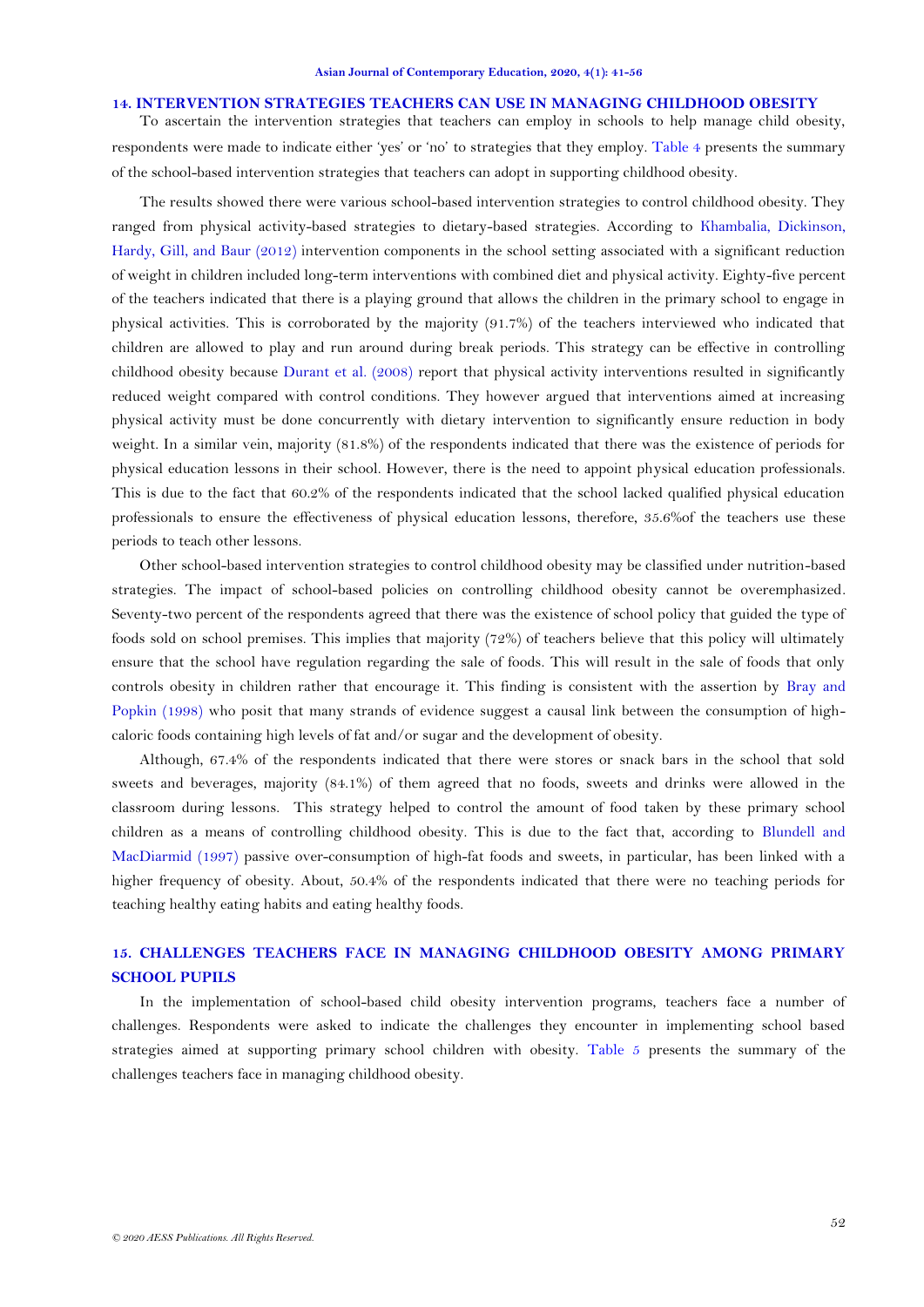<span id="page-12-0"></span>

| <b>Challenges</b>                                                             | Frequency | Percent |
|-------------------------------------------------------------------------------|-----------|---------|
| Parental financial constraints                                                | 24        | 18.7    |
| Time Constraints                                                              |           | 1.5     |
| Lack of cooperation from parents and children                                 | 75        | 56      |
| Opposition from food and beverage vendors                                     | 15        | 11.2    |
| Uncooperative attitude of school authorities                                  |           | 3       |
| Inadequate appropriate recreational facilities for physical education lessons | 13        | 9.7     |
| Total                                                                         | 133       | 100.0   |

**Table-5.** Challenges teachers face in supporting childhood obesity.

**Source:** Field Data, 2017.

The results indicate that more than half (56%) of the respondents indicated lack of cooperation from parents and children with obesity as a major challenge in supporting children with obesity in primary school. This, according to them, is due to the fact that some parents buy sweets for their wards. Again, some primary school pupils may themselves buy from outside, sweets and carbonated drinks that are banned from being sold in the school. Some of the pupils do this before reporting to school, whereas others do it on their way home after school. Similarly, 18.7% of the teachers stated that parental financial constraint was another challenging factor faced by teachers in supporting childhood obesity in primary school. According to them, some of the parents may not be able to pay for foods that contain all the right amount of nutrients for the children. This finding is consistent with [Fagen et al. \(2014\)](#page-14-11) who document that lack of funds and policy change are some of the challenges to the successful implementation of obesity intervention programs.

Also, opposition from food and beverage vendors is another challenge. About 11.2% of the teachers confirmed this. This is in line with the assertion by the social ecological theory where it identified in the exosystem, an individual"s external environment such as the availability of unsafe foods (high calorie foods and beverages) as a factor that can directly or indirectly affects the individual"s choices and pose as a barrier in the control of obesity. [Boonpleng et al. \(2013\)](#page-14-6). Time factor (9.7%) is another constraint to the successful implementation of the various school-based strategies in support of child obesity in primary schools. About 9.7% of the teachers opined that if the time periods for physical education should be increased the challenge would be the extension of time spent in school. This may result in more tiredness on the part of the kids and teachers. This finding is consistent with [Bolton et al. \(2014\)](#page-13-4) who reported that lack of engagement and insufficient implementation time was a challenge to the implementation of childhood obesity control programs.

Furthermore, minor challenges militating against strategies by teachers in managing children with obesity in primary schools were uncooperative attitude of school authorities (3%) and lack of recreational facilities for physical education lessons (1.5%). This is due to the fact that some school authorities may be more interested in finding students with special abilities and not checking students with obesity. Again, they may not be willing to forgo the earnings that accrue to the school from the sale of such obesity-enhancing foods. This finding is consistent with the findings of [Penhollow and Rhoads \(2013\)](#page-15-8) where they identified the school, peer groups, family and others as external factors that play a major role in the individual"s development of obesity. They indicated that the relationship between the individual and what is found in their social system, more specifically the surroundings and the attitude and beliefs of those around, can greatly influence the possibility of developing obesity.

# **16. CONCLUSION AND RECOMMENDATIONS**

## *16.1. Conclusion*

The study concluded that teachers had a good perception about childhood obesity. This could facilitate their willingness to implement intervention strategies in managing childhood obesity. However, teachers needed to be supported to manage childhood obesity. The results indicate that, the mean for the teachers" level of awareness of dietary factors as a cause of obesity was 3.87 and ranked as the highest factor that teachers were aware of. It was also revealed that more than half (56%) of the respondents indicated lack of cooperation from parents and children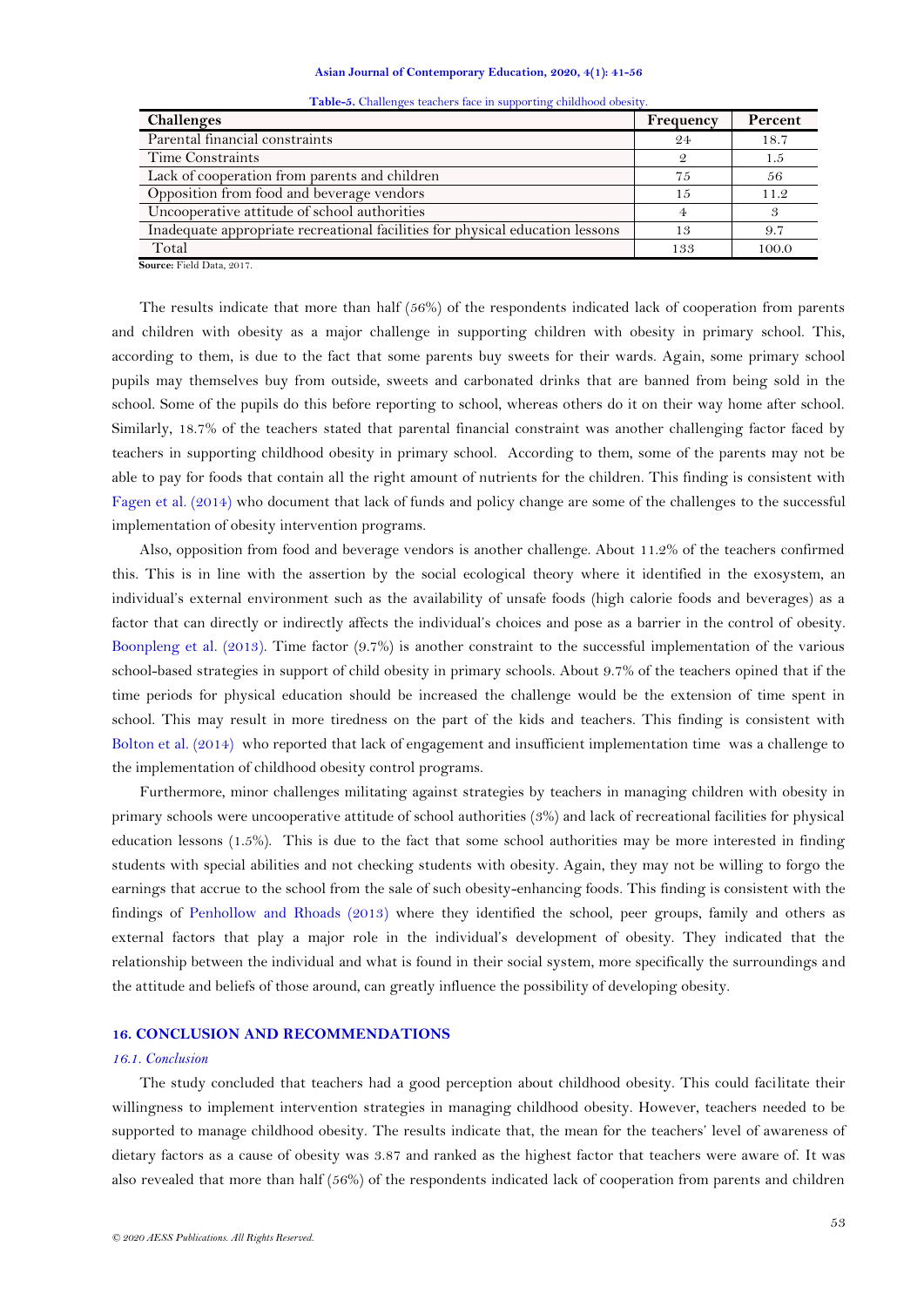with obesity as a major challenge in supporting children with obesity in primary school. The results show there were various school-based intervention strategies to control childhood obesity. They ranged from physical activitybased strategies to dietary-based strategies. These included: children being allowed to play and run around during break periods (91.7%); no foods, sweets and drinks being allowed in the classroom during lessons (84.1%); and existence of school policy that guides the type of foods sold on school premises (72.0%). However, teachers identified challenges that they were likely to encounter in trying to support children with obesity. These included opposition from food and beverage vendors and inadequate appropriate recreational facilities for physical education lessons. This would affect the effective implementation of intervention strategies. Therefore, there may be a need to involve parents and school authorities in the support for reducing child obesity.

#### *16.2. Recommendations*

Based on the findings of the study and the conclusions drawn, the following recommendations were made:

- 1. The school authorities should collaborate with the Metropolitan Directorate of Education and the Metropolitan Health Directorate to equip teachers in the Metropolis with strategies to manage obesity in the schools.
- 2. The school authorities should ensure that in developing the academic calendars" for the school, they include periods for teaching healthy food choices and eating habits.
- 3. The school authorities could develop and ensure adherence to policies on sale of food and snacks on school premises through strict enforcement. This will send better signals to the pupils as to the choices they make on foods and snacks.
- 4. Parents and teachers should collaborate to reduce risk factors that lead to obesity among primary school children. This can be done when parents agree and enforce interventions laid down to help curb obesity by the schools or teachers.
- 5. The schools can organize education campaigns or set up educational fun clubs that enlighten children on healthy living, good food choices or dietary behaviors and also importance of keeping physically active.

**Funding:** This study received no specific financial support. **Competing Interests:** The authors declare that they have no competing interests. **Acknowledgement:** All authors contributed equally to the conception and design of the study.

## **REFERENCES**

- <span id="page-13-1"></span>Aceves-Martins, M., Llauradó, E., Tarro, L., Solà, R., & Giralt, M. (2016). Obesity-promoting factors in Mexican children and adolescents: Challenges and opportunities. *Global Health Action, 9*(1), 1-13.Available at: https://doi.org/10.3402/gha.v9.29625.
- <span id="page-13-3"></span>Baranowski, T., Cullen, K. W., Nicklas, T., Thompson, D., & Baranowski, J. (2003). Are current health behavioral change models helpful in guiding prevention of weight gain efforts? *Obesity Research, 11*(S10), 23S-43S.Available at: https://doi.org/10.1038/oby.2003.222.
- <span id="page-13-2"></span>Benjamins, M. R., & Whitman, S. (2010). A culturally appropriate school wellness initiative: Results of a 2-Year pilot intervention in 2 Jewish schools. *Journal of School Health, 80*(8), 378-386.Available at: https://doi.org/10.1111/j.1746- 1561.2010.00517.x.
- <span id="page-13-0"></span>Biritwum, R., Gyapong, J., & Mensah, G. (2005). The epidemiology of obesity in Ghana. *Ghana Medical Journal, 39*(3), 82-85.
- <span id="page-13-5"></span>Blundell, J. E., & MacDiarmid, J. I. (1997). Fat as a risk factor for overconsumption: Satiation, satiety, and patterns of eating. *Journal of the American Dietetic Association, 97*(7), S63-S69.
- <span id="page-13-4"></span>Bolton, K., Snowdon, E., Kremer, P., Gibbs, L., Waters, E., Swinburn, B., & De Silva-Sanigorski, A. (2014). The effect of gender and age on the association between weight status and health-related quality of life in Australian adolescents. *BMC Public Health, 1*(14), 898.Available at: 10.1186/1471-2458-14-898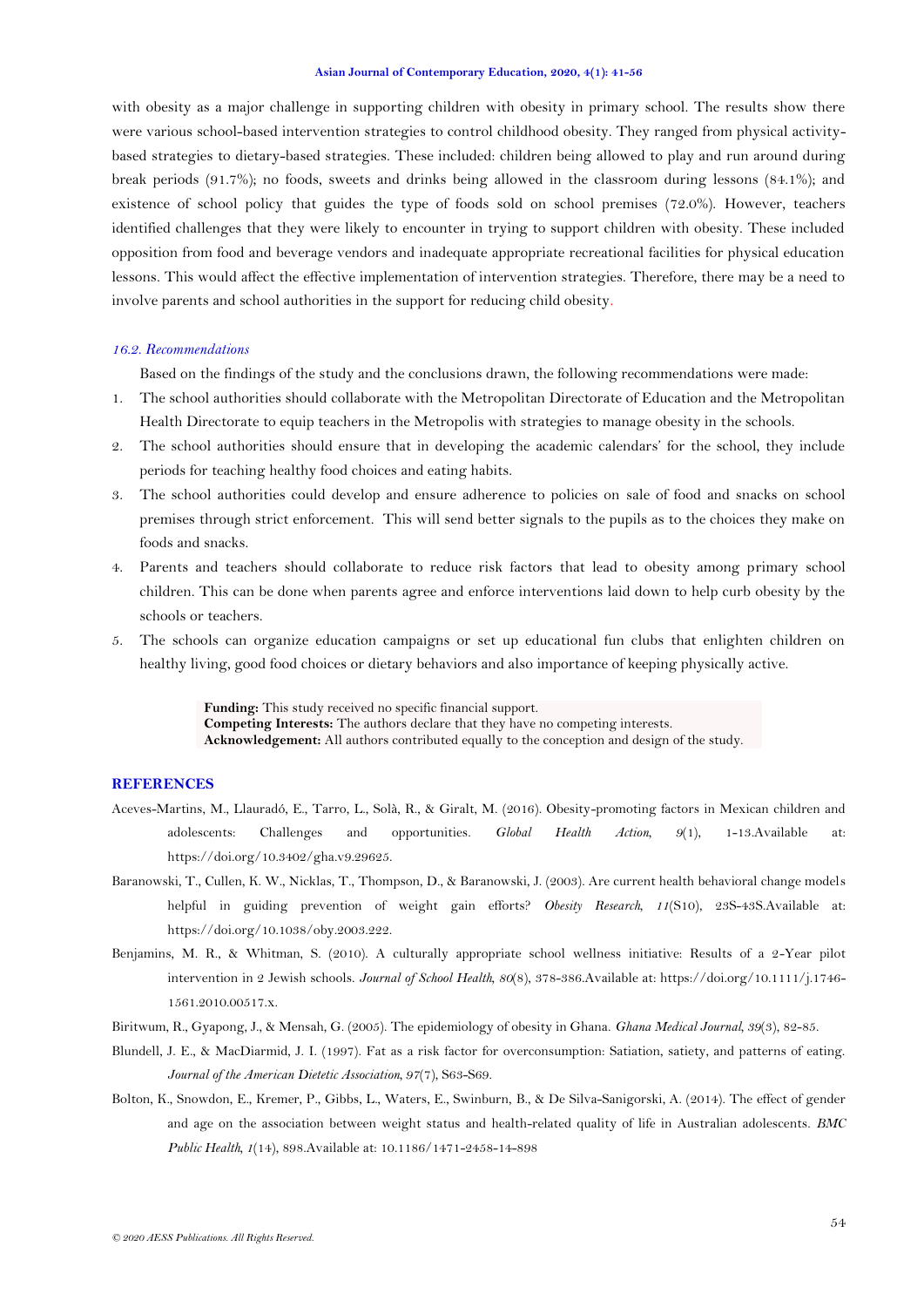- <span id="page-14-6"></span>Boonpleng, W., Park, C. G., Gallo, A. M., Corte, C., McCreary, L., & Bergren, M. D. (2013). Ecological influences of early childhood obesity: A multilevel analysis. *Western Journal of Nursing Research, 35*(6), 742-759.Available at: https://doi.org/10.1177/0193945913480275.
- <span id="page-14-18"></span>Bray, G. A., & Popkin, B. M. (1998). Dietary fat intake does affect obesity! *The American Journal of Clinical Nutrition, 68*(6), 1157- 1173.Available at: https://doi.org/10.1093/ajcn/68.6.1157.
- <span id="page-14-7"></span>Bronfenbrenner, U. (1979). *Toward an experimental ecology of human development*. Cambridge, Massachusetts: Harvard University Press.
- <span id="page-14-1"></span>Budd, G. M., & Volpe, S. L. (2006). School-based obesity prevention: Research, challenges, and recommendations. *Journal of School Health, 76*(10), 485-495.Available at: https://doi.org/10.1111/j.1746-1561.2006.00149.x.
- <span id="page-14-12"></span>Cohen, C., Manion, L., & Morrison, K. (2007). *Research methods in education* (6th ed.). London: Routledge Falmer.
- <span id="page-14-15"></span>Cutler, D. M., Glaeser, E. L., & Shapiro, J. M. (2003). Why have Americans become more obese? *Journal of Economic Perspectives, 17*(3), 93-118.Available at: https://doi.org/10.1257/089533003769204371.
- <span id="page-14-5"></span>Dallow, C. B., & Anderson, J. (2003). Using self-efficacy and a transtheoretical model to develop a physical activity intervention for obese women. *American Journal of Health Promotion, 17*(6), 373-381.Available at: https://doi.org/10.4278/0890- 1171-17.6.373.
- <span id="page-14-8"></span>Dehghan, M., Akhtar-Danesh, N., & Merchant, A. T. (2005). Childhood obesity, prevalence and prevention. *Nutrition Journal, 4*(1), 1-8.
- <span id="page-14-10"></span>Durant, N., Baskin, M., Thomas, O., & Allison, D. (2008). School-based obesity treatment and prevention programs: All in all, just another brick in the wall? *International Journal of Obesity, 32*(12), 1747-1751.Available at: https://doi.org/10.1038/ijo.2008.165.
- <span id="page-14-11"></span>Fagen, M. C., Asada, Y., Welch, S., Dombrowski, R., Gilmet, K., Welter, C., & Mason, M. (2014). Policy, systems, and environmentally oriented school-based obesity prevention: Opportunities and challenges. *Journal of Prevention & Intervention in the Community, 42*(2), 95-111.Available at: https://doi.org/10.1080/10852352.2014.881175.
- <span id="page-14-13"></span>Greenberg, P. E., Fournier, A.-A., Sisitsky, T., Pike, C. T., & Kessler, R. C. (2015). The economic burden of adults with major depressive disorder in the United States (2005 and 2010). *The Journal of Clinical Psychiatry, 76*(2), 155-162.Available at: https://doi.org/10.4088/jcp.14m09298.
- <span id="page-14-9"></span>Greenleaf, C., & Weiller, K. (2005). Perceptions of youth obesity among physical educators. *Social Psychology of Education, 8*(4), 407-423.Available at: https://doi.org/10.1007/s11218-005-0662-9.
- <span id="page-14-16"></span>Hancox, R. J., & Poulton, R. (2006). Watching television is associated with childhood obesity: But is it clinically important? *International Journal of Obesity, 30*(1), 171-175.Available at: https://doi.org/10.1038/sj.ijo.0803071.
- <span id="page-14-17"></span>Khambalia, A., Dickinson, S., Hardy, L., Gill, T. a., & Baur, L. (2012). A synthesis of existing systematic reviews and metaanalyses of school-based behavioural interventions for controlling and preventing obesity. *Obesity Reviews, 13*(3), 214- 233.Available at: https://doi.org/10.1111/j.1467-789x.2011.00947.x.
- <span id="page-14-2"></span>Kohl, P., Noble, D., & Hunter, P. J. (2001). *The integrated heart: Modelling cardiac structure and function*. London: Imperial College London Press.
- <span id="page-14-14"></span>Malik, V. S., Pan, A., Willett, W. C., & Hu, F. B. (2013). Sugar-sweetened beverages and weight gain in children and adults: A systematic review and meta-analysis. *The American Journal of Clinical Nutrition, 98*(4), 1084-1102.Available at: https://doi.org/10.3945/ajcn.113.058362.
- <span id="page-14-3"></span>Martin, J., Chater, A., & Lorencatto, F. (2013). Effective behaviour change techniques in the prevention and management of childhood obesity. *International Journal of Obesity, 37*(10), 1287-1294.Available at: https://doi.org/10.1038/ijo.2013.107.
- <span id="page-14-4"></span>Mastellos, N., Gunn, L. H., Felix, L. M., Car, J., & Majeed, A. (2014). Transtheoretical model stages of change for dietary and physical exercise modification in weight loss management for overweight and obese adults. *The Cochrane Database of Systematic Reviews, 2*(2), CD008066.
- <span id="page-14-0"></span>Mayo Clinic Foundation for Medical Education and Research. (2000). London: Oxford University Press.